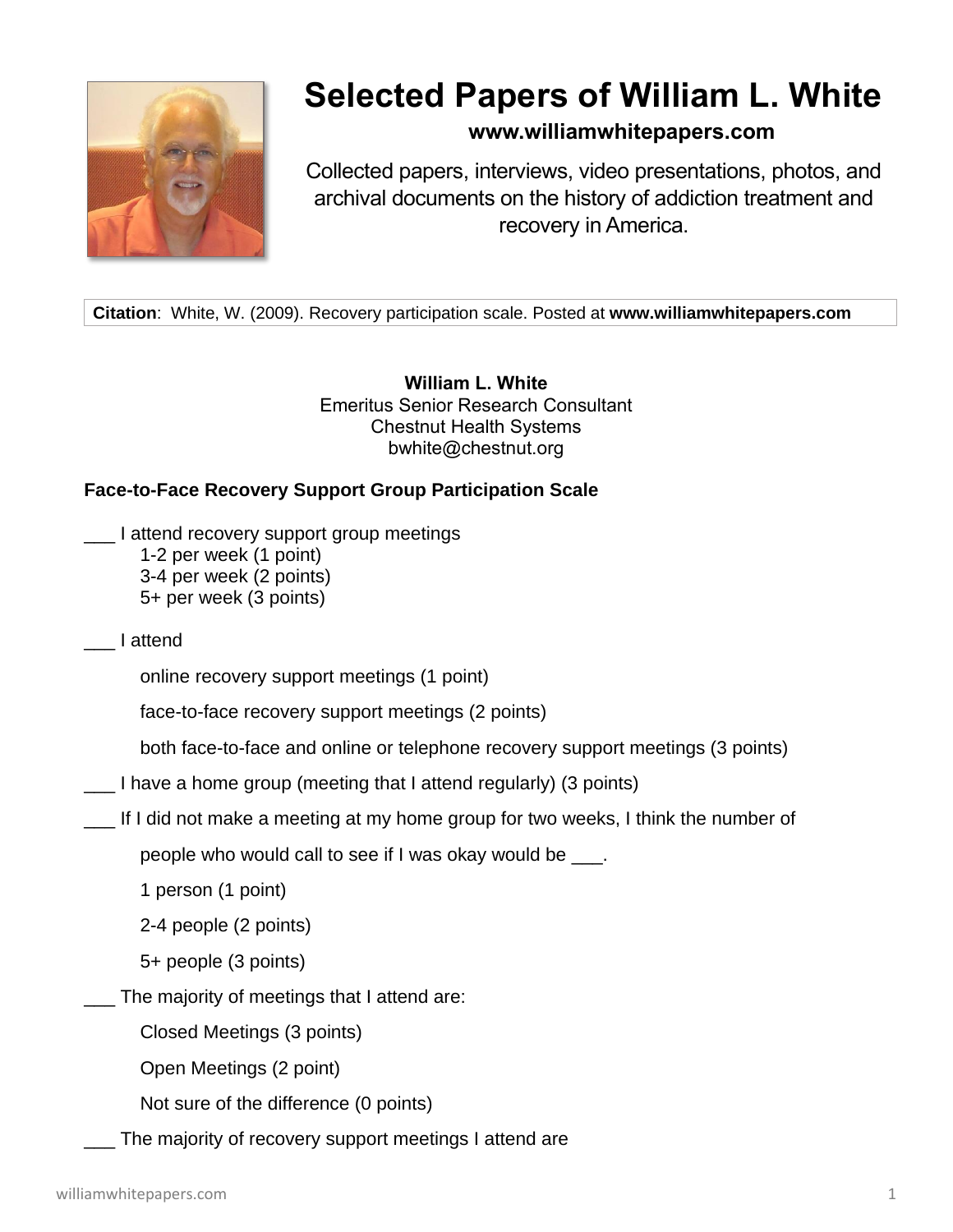Discussion Meetings (3 points)

Speaker Meetings (2 points)

\_\_\_ I speak at meetings

Rarely (1 point)

Sometimes (2 points)

Frequently (3 points)

\_\_\_ I perform service work at meetings (e.g., helping set the room up, reading, chairing a meeting, making coffee, cleaning up)

Rarely (1 point)

Sometimes (2 points)

Frequently (3 points)

- I have a sponsor with greater recovery experience who serves as a primary source of recovery support to me (3 points)
	- \_\_\_ I am in contact (face-to-face, telephone, email) with my sponsor

Once a week (1 point)

2-3 times per week (2 points)

4+ times per week (3 points)

\_\_\_ I am sponsoring others with less recovery experience (for those with more than a

year of sobriety) (3 points)

\_\_\_ The number of days per week I am involved with one or more of my sponsees is

Once a week (1 point)

2-3 times per week (2 points)

4+ times per week (3 points)

\_\_\_ I carry a message of hope to others in need of recovery (outside of my sponsorship activities)

Rarely (1 point)

Sometimes (2 points)

Frequently (3 points)

\_\_\_ I socialize before and/or after meetings

Rarely (1 point)

Sometimes (2 points)

Frequently (3 points)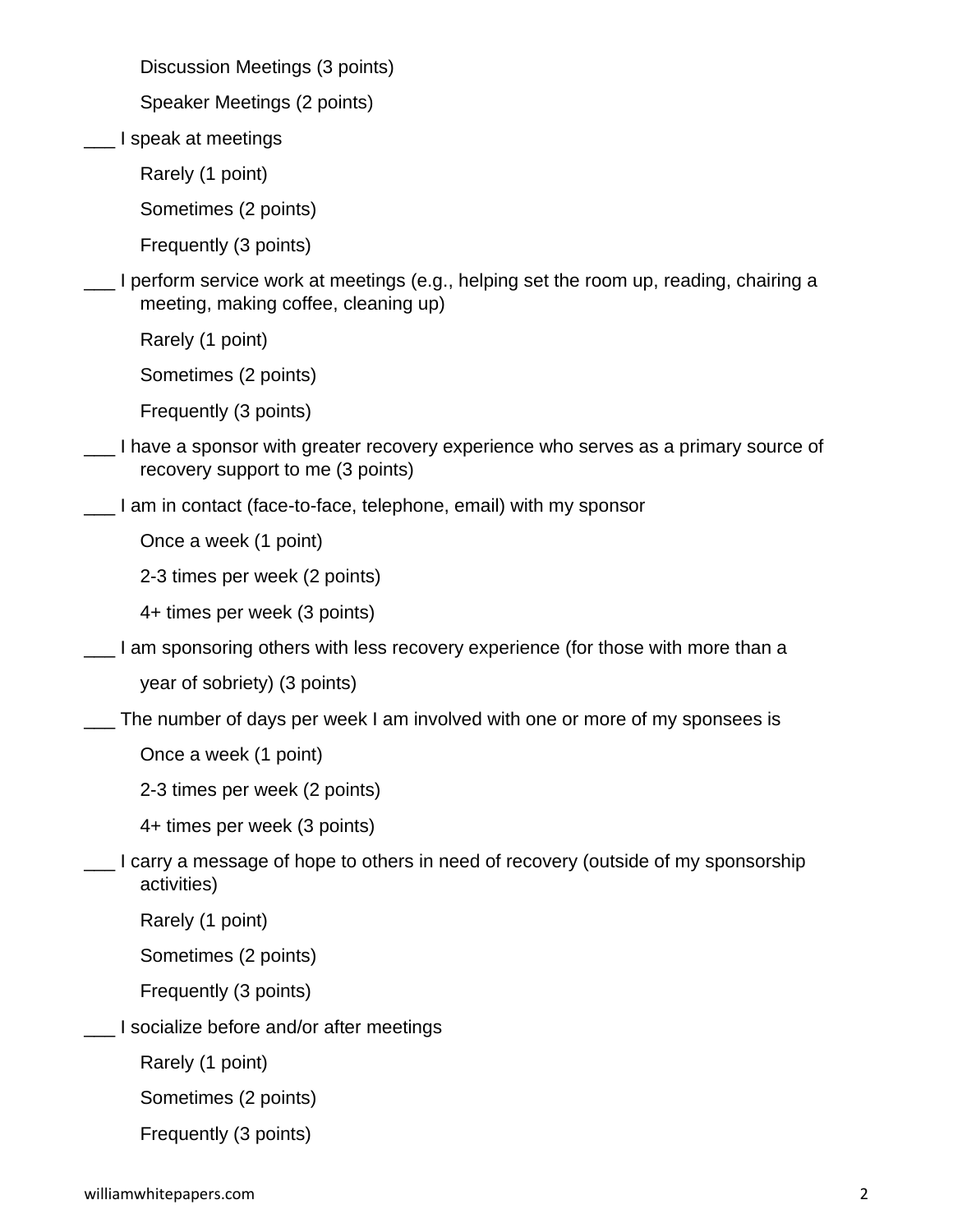\_\_\_ I speak at meetings

Rarely (1 point)

Sometimes (2 points)

Frequently (3 points)

\_\_\_I attend recovery social events

Rarely (1 point)

Sometimes (2 points)

Frequently (3 points)

I visit a recovery clubhouse

Rarely (1 point)

Sometimes (2 points)

Frequently (3 points)

\_\_\_ I read recovery-supportive literature

Rarely (1 point)

Sometimes (2 points)

Frequently (3 points)

\_\_\_ I carry an object (e.g., wristband, chip, keychain, etc.) close to me that reminds me of my commitment to recovery

Rarely (1 point)

Sometimes (2 points)

Frequently (3 points)

\_\_\_ The number of phone numbers I have of people who support my recovery is

1-5 people (1 point)

5-9 people (2 points)

10+ people (3 points)

I would rate the degree of my recent involvement in taking the Steps (or alternative recovery guidelines) and applying them to my daily life as

minimal (1 point)

moderate (2 points)

significant (3 points)

\_ The Step/concept I am currently working on is (Fill in) \_\_\_\_\_\_\_\_\_\_\_.

Nothing specific (0 points)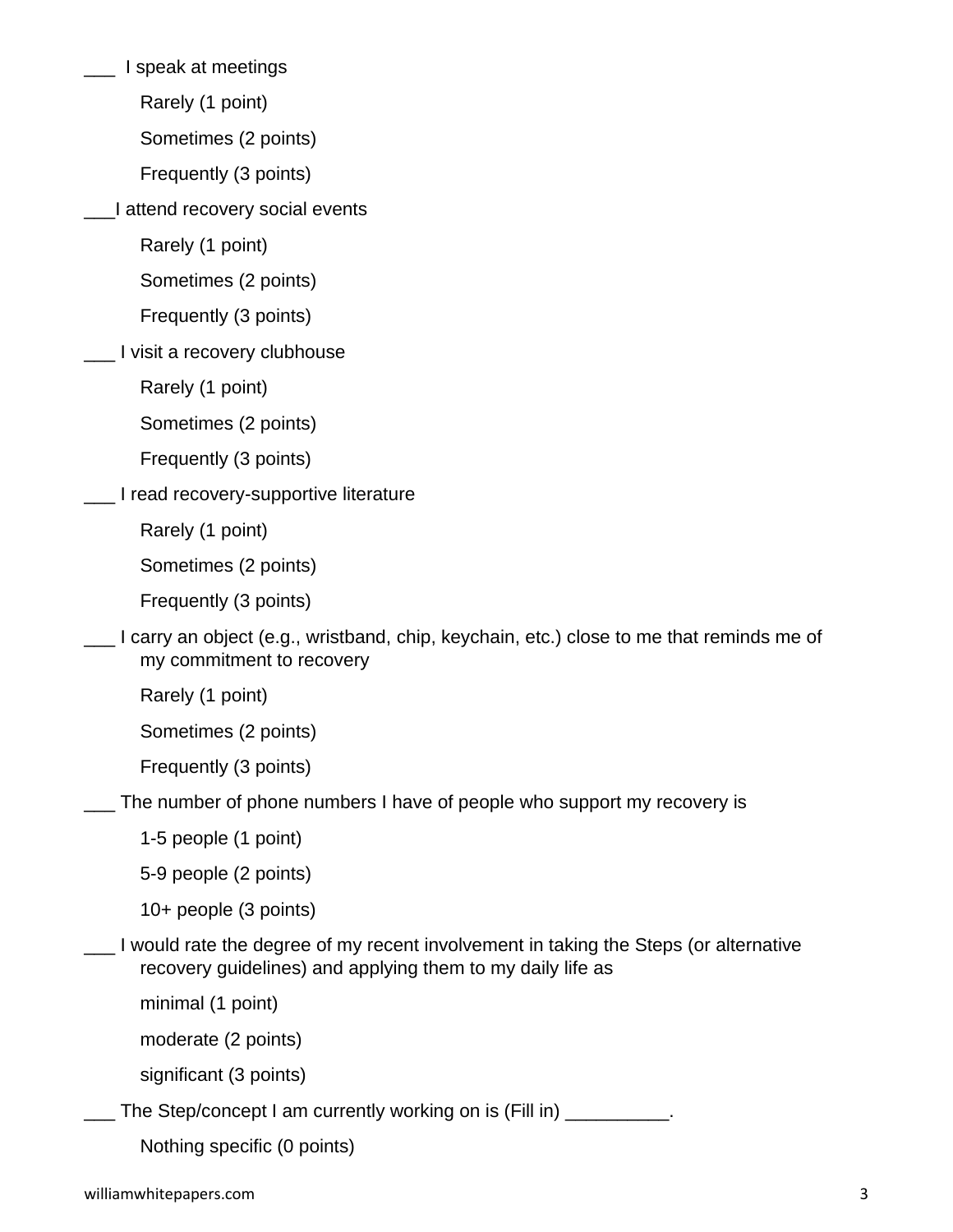If able to describe in detail (3 points)

\_\_\_ I would rate my success in detaching myself from prior alcohol- and drug-focused relationships and places as

Poor (0 points)

Making progress but needs improvement (1 point)

Excellent (3 points)

\_\_\_ I use daily rituals to strengthen my recovery (e.g., meditation, prayer, self- evaluation)

Rarely (1 point)

Sometimes (2 points)

Frequently (3 points)

\_\_\_ I do volunteer service work in my community

Rarely (1 point)

Sometimes (2 points)

Frequently (3 points)

\_\_\_ I acknowledge my recovery status to others who are not in recovery

Rarely (1 point)

Sometimes (2 points)

Frequently (3 points)

I encourage my family members to participate in family recovery support meetings

Rarely (1 point)

Sometimes (2 points)

Frequently (3 points)

Total \_\_\_ (79 points possible)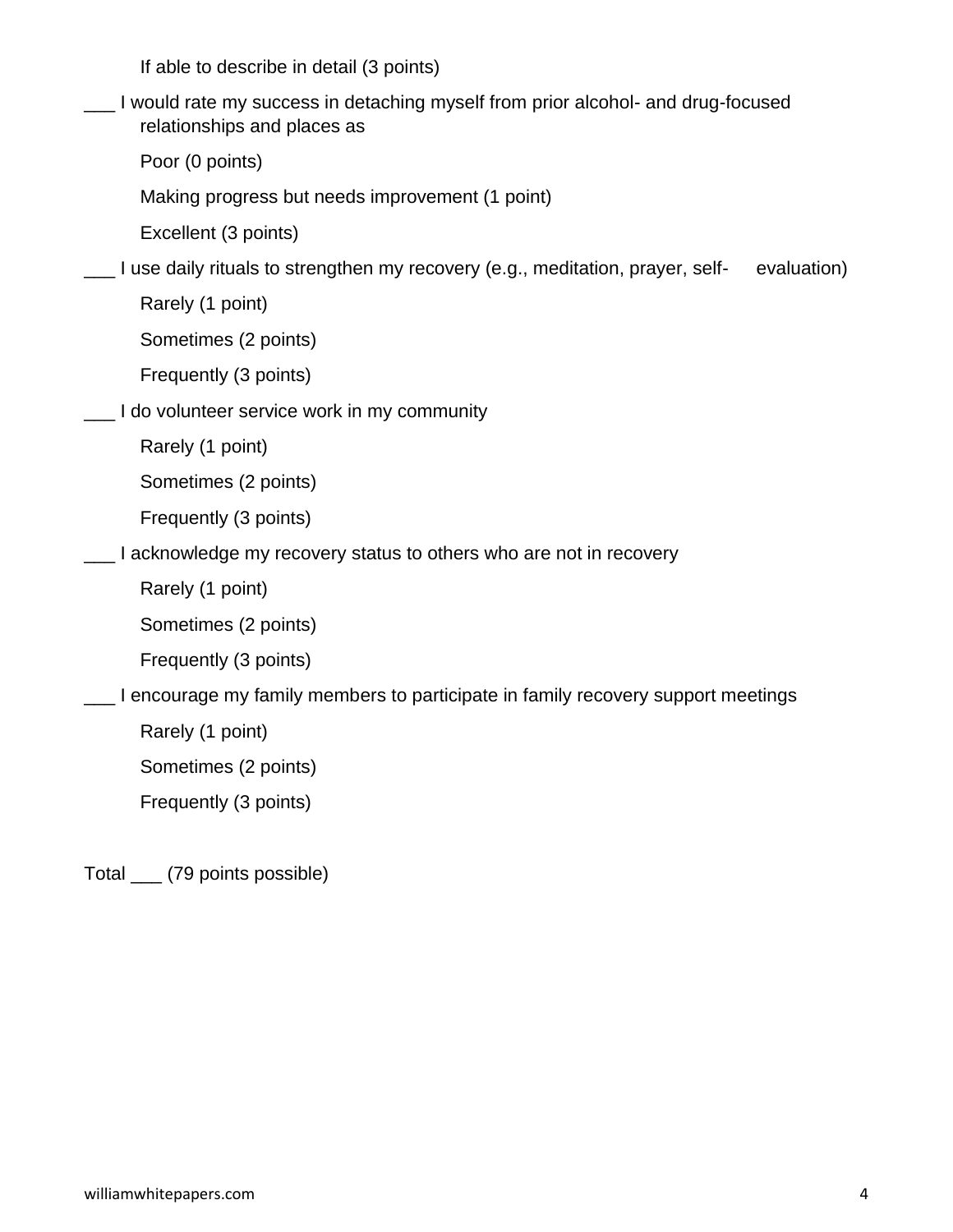## **Online Recovery Support Group Participation Scale**

Participation in Online recovery support meetings has increased exponentially in recent years both as an adjunct and an alternative to face-to-face meetings (Kurtz & White, in press). Online participation in recovery support meetings is a viable alternative for people residing in communities with no or few recovery support meetings or that lack specialty meetings (e.g. women's and young people's meetings) and for persons in high status positions who fear the stigma of more open participation. Online participation can also minimize the potential for dual relationships and conflicts of interests for certain professions (e.g., judges, probation officers).

The following scale offers a way to assess whether someone is using the claim of Online participation to minimize or fabricate mutual aid involvement or whether this is a legitimate approach to recovery support.

## **References**

Kurtz, E & White, W. (in press) *Telephone- and Internet Based Recovery Support Services*, Chicago, IL: Great Lakes Addiction Technology Transfer Center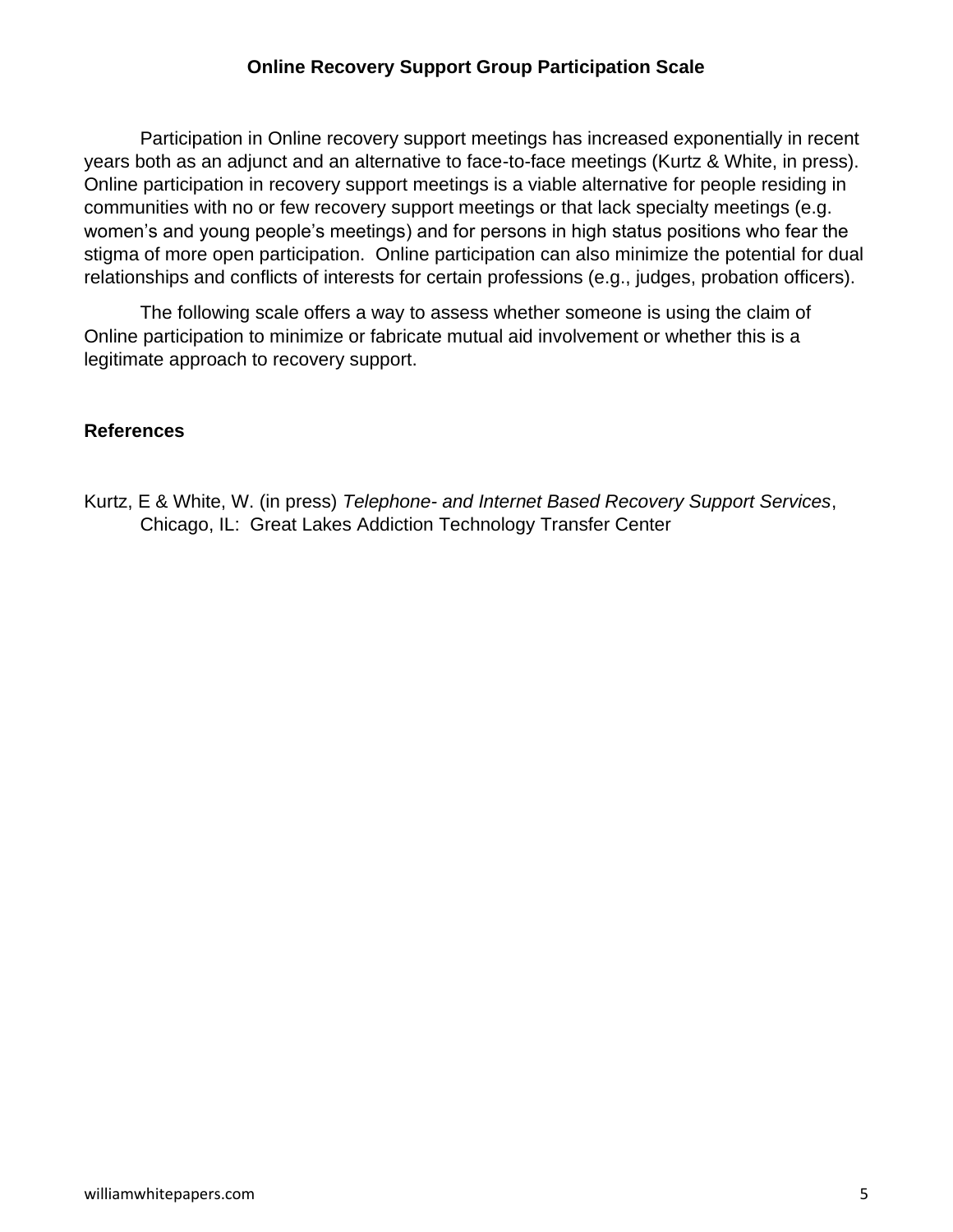- I participate in Online recovery support meetings
	- 1-2 per week (1 point) 3-4 per week (2 points)

5+ per week (3 points)

- I participate in:
	- only online recovery support meetings (1 point)
	- face-to-face recovery support meetings (2 points)
	- both face-to-face and online or telephone recovery support meetings (3 points)
- \_\_\_ I have a home Online group (particular meeting that I attend regularly) (3 points)
- \_\_\_ I would rate my degree of participation as follows

primarily lurking (1 point)

occasional participation (2 points)

frequent participation (3 points)

- I have an online mentor/sponsor who I communicate with outside of online meetings (3 points)
- \_\_\_ I am in contact (e.g., email, telephone) with my sponsor

Once a week (1 point)

2-3 times per week (2 points)

- 4+ times per week (3 points)
- I carry a message of hope to others in need of recovery

Rarely (1 point)

Sometimes (2 points)

Frequently (3 points)

\_\_\_ I read recovery-supportive literature

Rarely (1 point)

Sometimes (2 points)

Frequently (3 points)

\_\_\_ I carry an object (e.g., wristband, chip, keychain, etc.) close to me that reminds me of my commitment to recovery

Rarely (1 point)